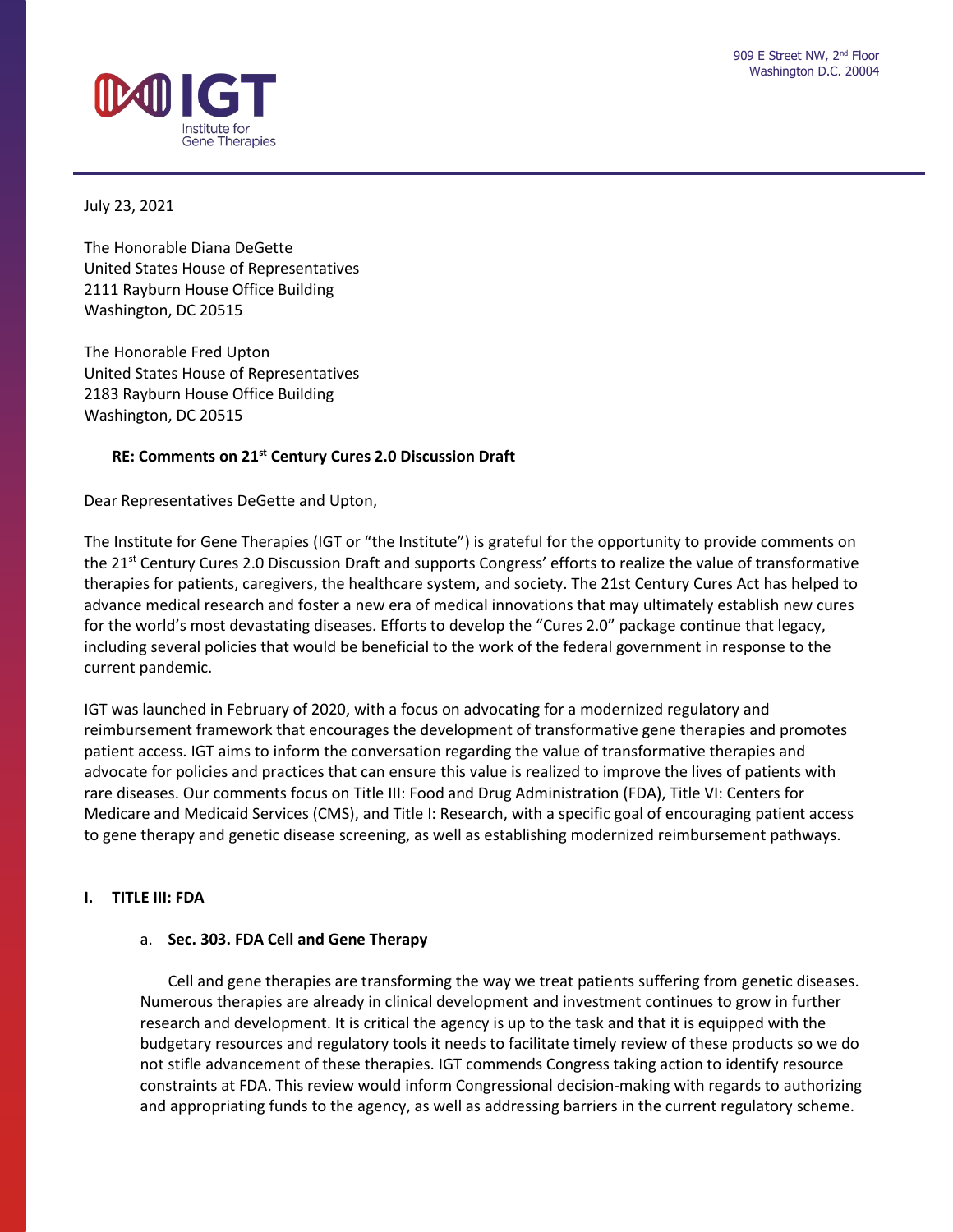Nonetheless, there are regulatory issues at the agency which Congress could take action on immediately, such as addressing challenges gene therapy manufacturers are currently facing with the current Chemistry, Manufacturing, and Controls (CMC) guidelines, which we address in our comments for Sec. 308 of the proposal, should be made as soon as possible.

#### b. **Sec. 304. Increasing use of real-world evidence**

Cures 2.0 requires the HHS Secretary to issue guidance on utilizing real-world evidence (RWE) in determining the safety and efficacy of Breakthrough Therapy, Fast Track, and Accelerated Approval drugs. Further, it requires HHS to establish a consistent framework for RWE application in research, regulation, and procurement. Sec. 304 also establishes the Real World Evidence Task Force, a task force to "coordinate the programs and activities of [HHS] with regard to the collection and use of real world evidence." IGT is supportive of this provision, and recommends adding language applying this provision to products receiving a regenerative medicine advanced therapy (RMAT) designations as well. RWE has already shown significant benefit in the post-market setting for providing additional data that support continued access and to satisfy post-marketing requirements. These RWE post-marketing benefits are especially significant for gene therapies due to the challenges of gathering post-market evidence due to the small, heterogeneous patient populations these treatments target.

## c. **Sec. 305. Improving FDA-CMS Communication Regarding Transformative New Therapies**

Cures 2.0 requires communication be initiated between the FDA Commissioner and CMS Administrator upon the designation of a Breakthrough Therapy, Fast Track product, or Accelerated Approval product. While IGT supports removing barriers which facilitate immediate patient access to transformative gene therapies upon FDA approval, it cautions that mandating such broad communication or coordination may not have the intended effect of facilitating expedited access and may instead increase the burden on FDA and could delay approval and access of much needed therapies. In federal healthcare programs, such as Medicare and Medicaid, parameters exist to enable coverage at launch for transformative therapies that satisfy statutory criteria; and there is little data the FDA could share with CMS that the sponsor could not provide directly, with the potential for additional burdens on FDA review staff.

Further, the language requires both parties to share information regarding approval and coverage decisions with each other as may be appropriate to inform and coordinate such decisions. While IGT supports communication between FDA and CMS regarding coding decisions, the provision only specifies the expedient exchange of approval and coverage information. IGT recommends that the provision be modified to solely require communication between the agencies in areas regarding expedited code creation by CMS for products granted with either Breakthrough Therapy or regenerative medicine advanced therapy (RMAT) designations or through the Accelerated Approval pathway. This would allow for CMS to expedite work on relevant coding processes that facilitate reimbursement and claims processing when a new treatment is approved, which in turn would streamline uptake of new therapies upon approval. For example, there is approximately a one- to two-year lag between ICD-10-CM diagnosis code introduction and implementation. This timeline is set by statute, resulting in a very structured, but innately slow procedure for updating clinical and procedural codes. As discussed above, Cures 2.0 should accelerate the timeline for establishing new diagnosis codes for disorders treated by innovative, transformative therapies.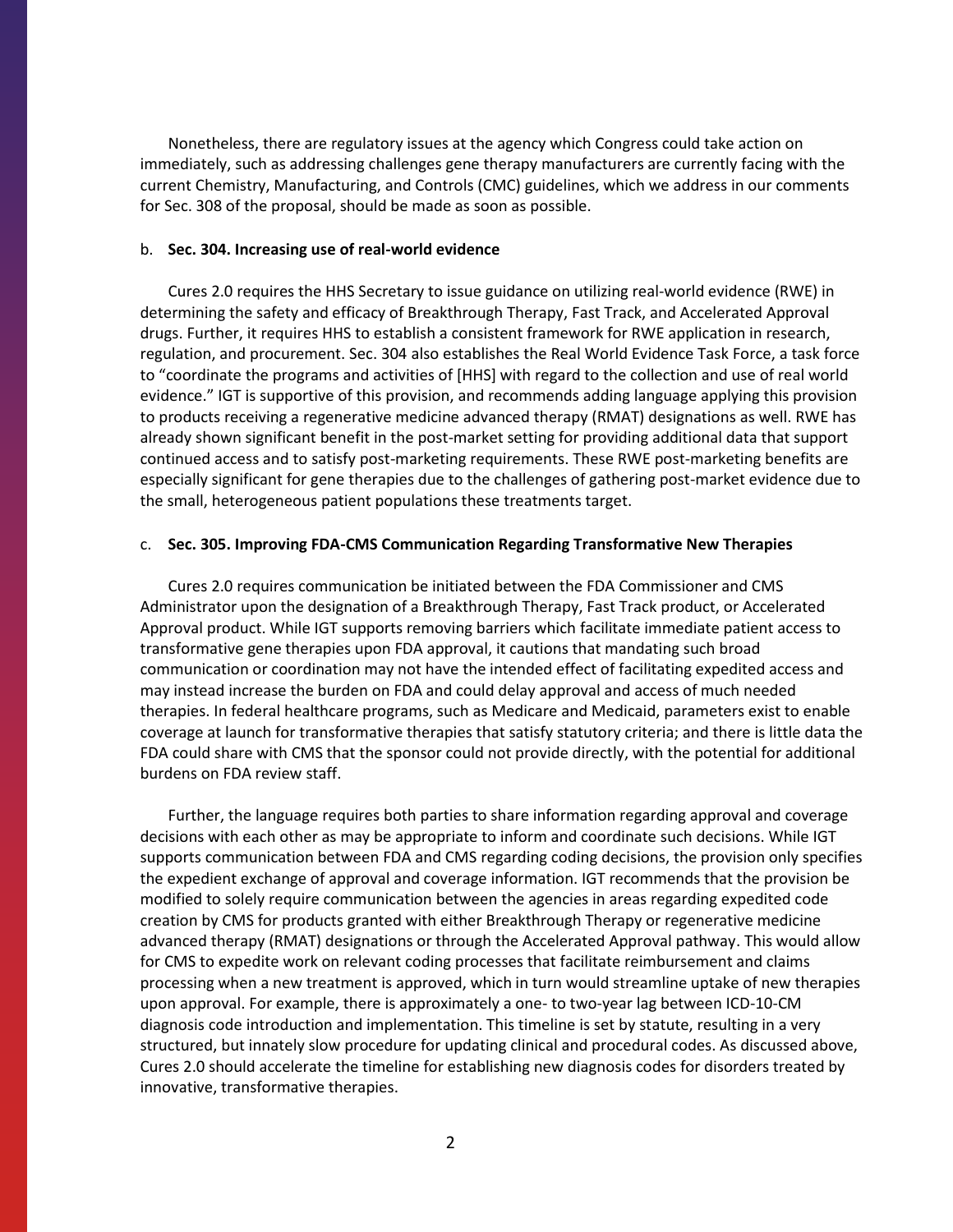## d. **Sec. 306. Establishment of Additional Intercenter Institutes at the Food and Drug Administration**

This section would require FDA to establish two new Centers of Excellence (CoE) within the agency, one of which would focus on rare diseases. IGT commends the discussion draft for its recognition that addressing the needs of the rare disease community will require a highly coordinated FDA that incorporates disease-specific knowledge and expertise, including from patients and patient organizations, clinical experts, researchers and manufacturers. IGT believes FDA should place the highest priority on ensuring decision-makers in the review divisions across CDER and CBER have the necessary expertise and understanding to facilitate continued scientific innovation. FDA should be encouraged to increase collaboration and coordination among and within its Centers, and seek opportunities to incorporate expert input into regulatory decision making. We also reiterate that Congress can support FDA in these improvements by providing adequate financial resources, particularly for the Center for Biologics Evaluation and Research (CBER) that is tasked with the review of gene therapies. Taken together, these reforms would advance innovation and spur the development of new therapies, including gene therapies.

## e. **Sec. 307. IND Application Not Needed to Initiate Accelerated Approval**

While IGT supports this provision, the current draft only provides technical fixes for products seeking RMAT and Breakthrough designations. IGT strongly believes that products seeking Fast Track designations should be afforded the same regulatory treatment. We recommend adding an additional provision modifying Section 506(b)(2) [Fast Track Designation] of the Federal Food, Drug, and Cosmetic Act (21 U.S.C. 356(b)(2)) in the same manner as Section 506(a)(2) [Breakthrough Designation] and Section 506(g)(3) [RMAT Designation]. Ideally, this addition would achieve the following statute modification.

## *Fast Track Designation -* **Section 506(b)(2)**

The sponsor of a new drug may request the Secretary to designate the drug as a fast track product. A request for the designation may be made **at any point before or after submission of an application for approval of the drug under section 355(b) of this title or licensure under**  section 351(a)(2) of the Public Health Service Act [42 U.S.C. 262(a)(2)] <del>concurrently with, or at</del> any time after, submission of an application for the investigation of the drug under section 505(i) or section 351(a)(3) of the Public Health Service Act.

# f. **Sec. 308. Guidance Regarding Development and Submission of Chemistry, Manufacturing, and Controls Information for Expedited Approval**

IGT supports the provision to address the critical need for a fit-for-purpose approach to Chemistry, Manufacturing, and Controls (CMC) information for gene therapies. Gene and cell therapies are among the latest medical advancements that have the potential to improve the lives of patients, particularly those suffering from rare diseases. However, manufacturing these therapies presents unique challenges due to the dynamic nature of cell and gene therapy development. Unlike for small molecules, data to inform the optimal manufacturing process accumulates at a different rate and necessitates a more flexible and tailored approach for cell and gene therapies. Therefore, it is critical for the FDA to apply a risk-based, phase-appropriate approach to evaluating CMC data for these products. We strongly support the language allowing opportunities for sponsors to interact directly with FDA regarding the submission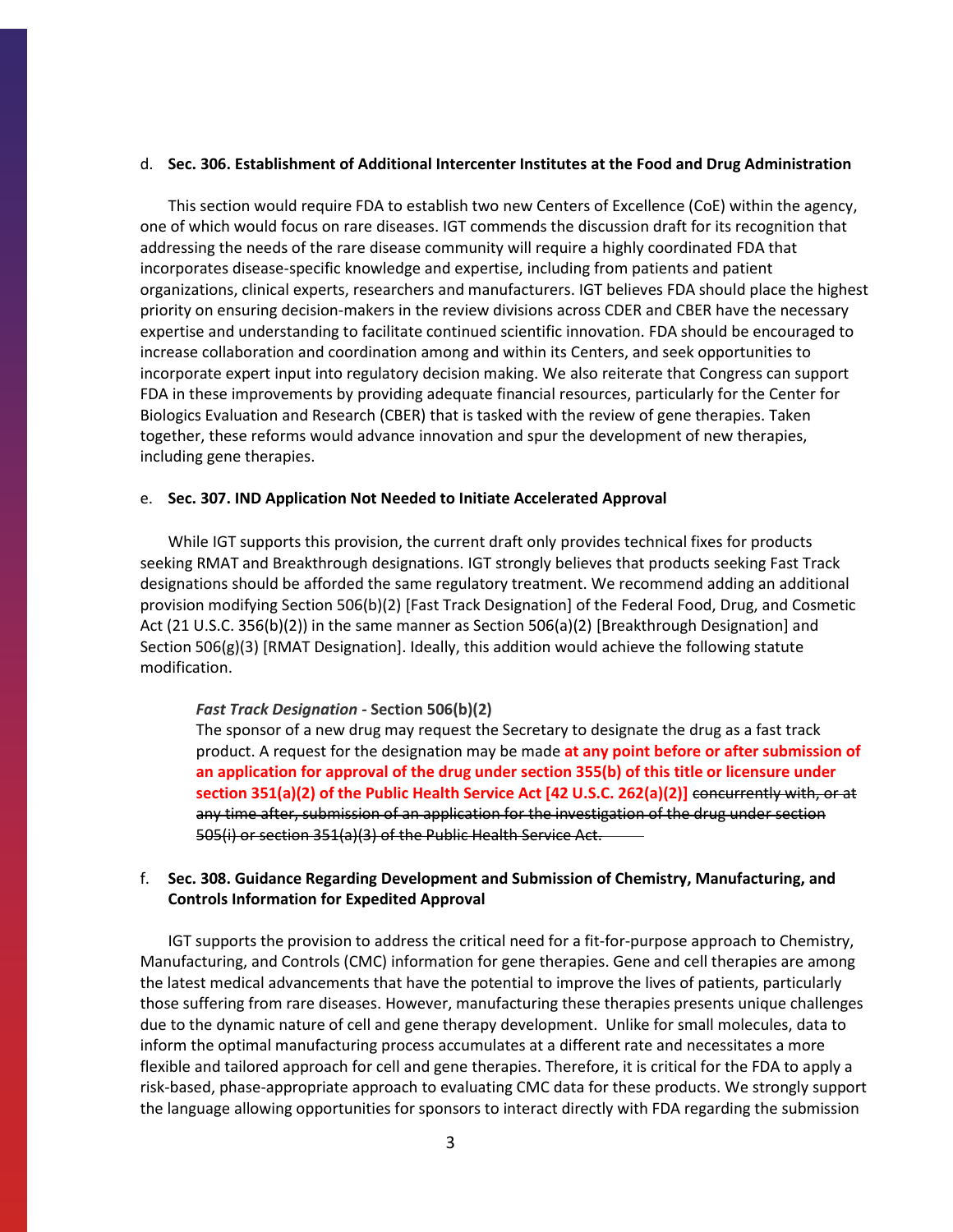of CMC information throughout the life cycle of the product. Communication between sponsors and the FDA would streamline the submission process and reduce inefficiencies for all parties involved. We recommend the provision could be strengthened by requiring FDA, in addition to its guidance making, to take immediate steps to implement efficient CMC development and review, through phase-appropriate CMC requirements, submission of CMC information, and communication throughout the life cycle of the product.

#### g. **Sec. 309. Post-Approval Study Requirements for Accelerated Approval**

IGT is supportive of adjusting post-approval study requirements to confirm the predicted clinical benefit of a therapy by permitting the use of real-world evidence, such as patient registries and clinical evidence. Electronic health records, patient registries, pharmacy data, and clinical data generated through mobile medical technology has increased the availability and accessibility of real-world evidence. We encourage Congress to take steps to allow FDA to fully leverage access to RWE in their regulatory decision-making processes.

This section will be particularly beneficial to gene therapy development. For many rare genetic diseases, the pathology is often well understood, making use of surrogate endpoints (i.e. biomarkers) for approval quite applicable, in some cases. This is precisely what accelerated approval was designed for, making gene therapies inherently good candidates for the program.

## **II. TITLE IV: CMS**

#### a. **Sec. 407. Expanding Access to Genetic Testing**

This section would provide federal support for the use of genetic and genomic testing for pediatric patients with rare diseases using Section 1115 demonstration authorities to establish enhanced pediatric genetic testing programs in up to 5 states. IGT is supportive of this section. Furthermore, we urge Congress to consider opportunities to ensure the entire U.S. newborn screening ecosystem, including the federal Recommended Uniform Screening Panel (RUSP) process and states, can keep pace with transformative new technologies, which could include:

- Public-private partnerships for financing newborn screening pilots and implementation of new conditions;
- Modernization of the RUSP process to eliminate redundancies and accelerate the ability to recommend new conditions, including preliminary RUSP inclusion/or RUSP expansion for conditions with gene therapies in development or that received marketing approval; and,
- Additional funding and support to states to accelerate state compliance with RUSP recommendations.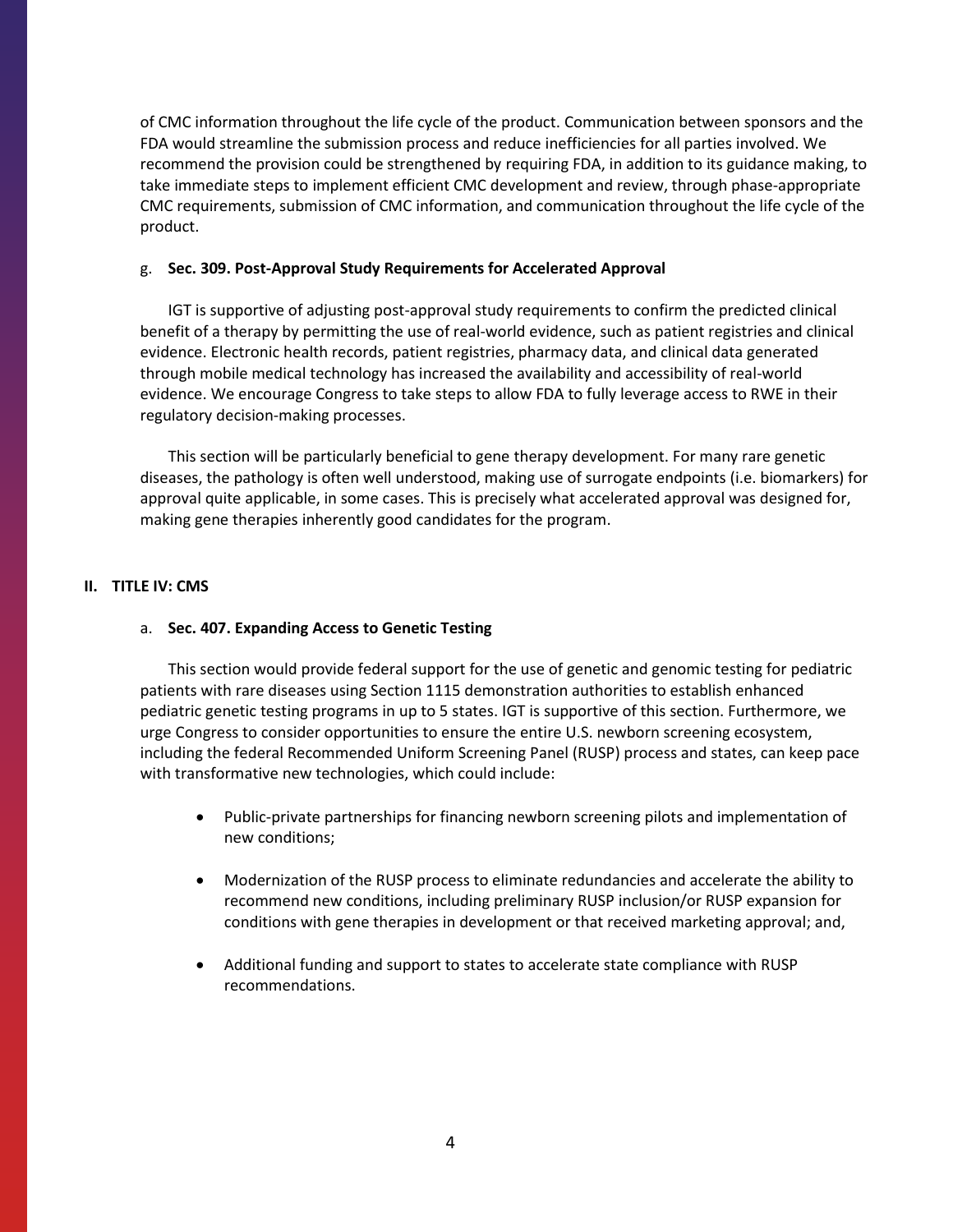#### **III. TITLE I: Research**

## **a. Sec. 501. Advanced Research Projects Agency for Health**

This placeholder section would establish the Advanced Research Projects Agency for Health (ARPA-H). IGT supports the establishment of an agency whose sole focus is to drive innovative and transformative breakthroughs in medical research and expedite the application and adoption of these breakthroughs. ARPA-H will likely engage in advanced research on a broad number of high-risk, high reward projects, as its' Defense counterpart DARPA (Defense Advanced Research Projects Agency) already does. As Congress continues to formulate the legislation, IGT encourages consideration of language to ensure ARPA-H includes rare genetic diseases with smaller patient populations in its body of research. This is especially important when you consider the challenges facing gene therapy developers. High research, development, and regulatory costs coupled with the assumption of significant risk does little to attract the capital necessary to finance the development of new therapeutics. The high degree of autonomy afforded to ARPA-H could mitigate these market forces by helping advance rare disease research that may not otherwise succeed due to financial or regulatory hurdles.

## **IV. Additional Comments**

#### **a. Federal Healthcare Program Price Reporting Revisions**

For a drug or biologic to be payable under Medicaid and Medicare Part B, Section 1927 of the Social Security Act (SSA) requires manufacturers to agree to participate in the Medicaid Drug Rebate Program, the 340B Pharmaceutical Pricing Program, and execute agreements with Department of Veterans Affairs for listing products on the Federal Supply Schedule. Through participation in these programs, manufacturers are required to provide mandatory rebates or offer drugs at established ceiling prices, as well as submit extensive price reporting data to the government as specified by the program. These price reporting methodologies, many of which are based on "per unit" utilization data and computations, were established long before potentially curative, one-time therapies were envisaged in the U.S. While manufacturers of gene therapies coming to the market today must attempt to apply these methodologies to their therapies, these systems are ill-equipped to support a future landscape of one-time therapies, particularly when outcomes-based payment models are considered.

Rather than attempting to fit gene therapies into a system built primarily for chronic therapies and "per unit" methodology calculations, IGT recommends development of a wholly new price reporting approach specific to gene therapies, including those administered under value-based payment arrangements (VBAs). This type of system would provide mechanisms for calculating and providing payment of the financial obligations applicable for a product under relevant mandatory discount, rebate, and ceiling price requirements in federal healthcare programs, without otherwise attempting to apply methodologies that are ill-suited to potentially curative therapies. IGT emphasizes that State Medicaid Programs would still receive the standard Medicaid drug rebate and any inflationary rebate, if applicable, and related obligations to the 340B Program and other federal programs would be fulfilled, but the system would be better tailored to reporting data for one-time therapies, including under potential VBAs.

IGT encourages Congress to include provisions in the Cures 2.0 bill that would clarify price reporting requirements facilitating new payment approaches that are appropriate for the oncoming wave of curative therapies. Ideally, these provisions would adjust existing regulatory definitions of price